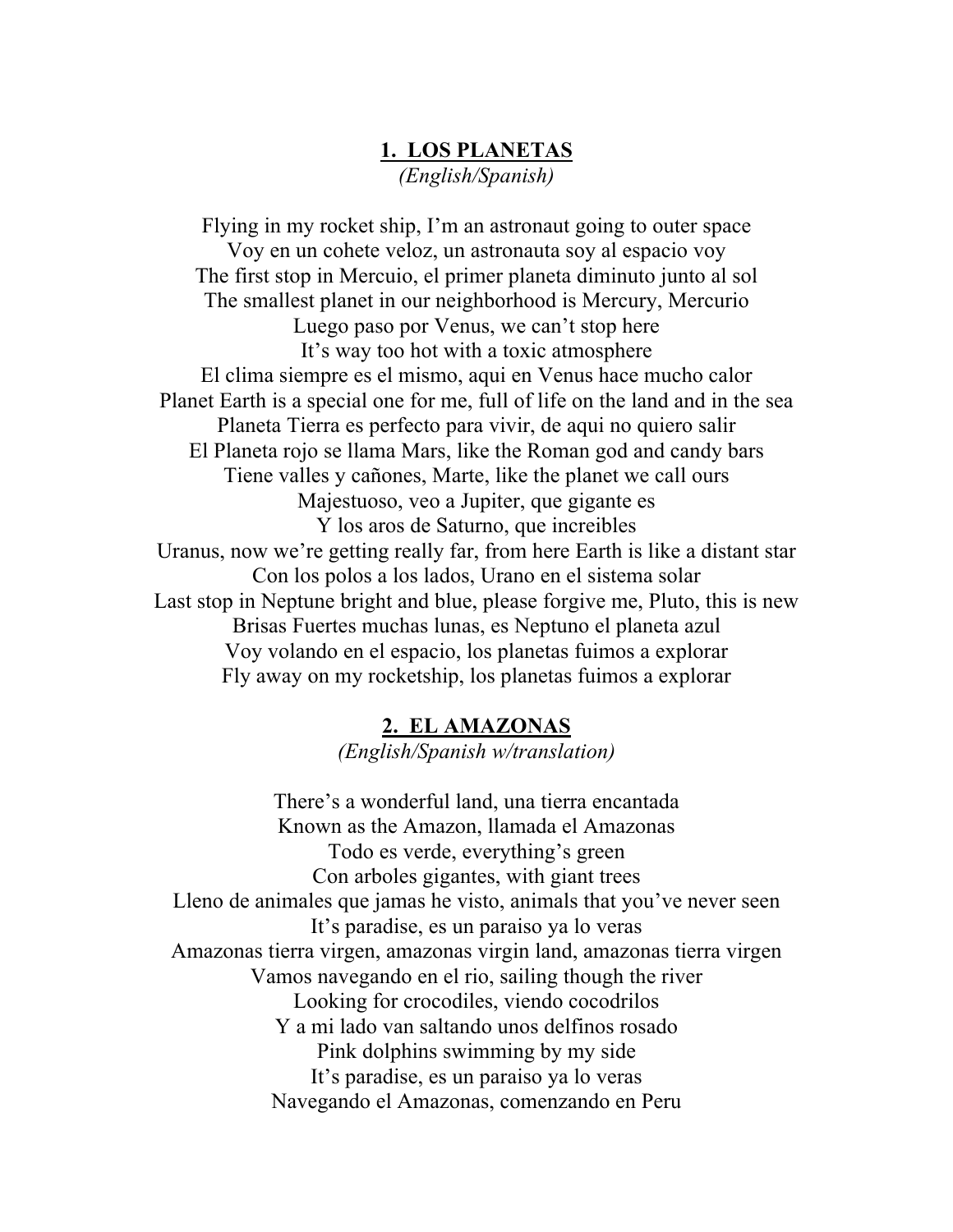Pasando por Colombia, y terminando en Brazil Sailing through the Amazon, beginning in Peru Passing by Colombia and ending in Brazil Ven al Amazonas pa que veas lo que siento Tan verde tan hermosa con todo su movimiento Por ese rio pore ese viento Que envuelve al planeta con su fuerza y su energia Encanto de Paisajes tan que te llenan de alegria Es el pulmon de mi corazon. Cuidemos nuestra tierra lo que se nos entrego. Come to the Amazon to see how it feels So green, so beautiful, with all its movement With the river and the wind That surrounds the planet with its strength and energy The beautiful scenery will fill you with happiness It's the pulse of my heart Take care of this land that's been given to us

Acampando en la selva tropical, camping in the rain forest With macaws flying all over the sky, guacamayas volando sin parar Resting in a hammock under the trees, en una hamaca descansar It's paradise, es un paraiso, ya lo veras

#### **3. MAGICAL**

*(English/Spanish)*

Mágico, magico, que sería mágico? Descubre un mundo que no tiene fin Magical magical, what would be magical? Open your eyes to a world that could be Like wishing on a shooting star, pedir un deseo en una estrella fugaz Imagina un mundo de hadas, think of fairies in the sky Dragones voladores, dragons flying by Like flying on a carpet ride, en una alfombra ir a volar Gigantes, ogros y duendes, giants, ogres and elves Magos hechizeros, wizards casting spells Like underwater mystery lands, mundos perdidos debajo del mar Imagina ser una sirena, be a mermaid in the sea Living with the dolphins, con los defines vivir Es un mundo mágico, It's a magical, magical, magical world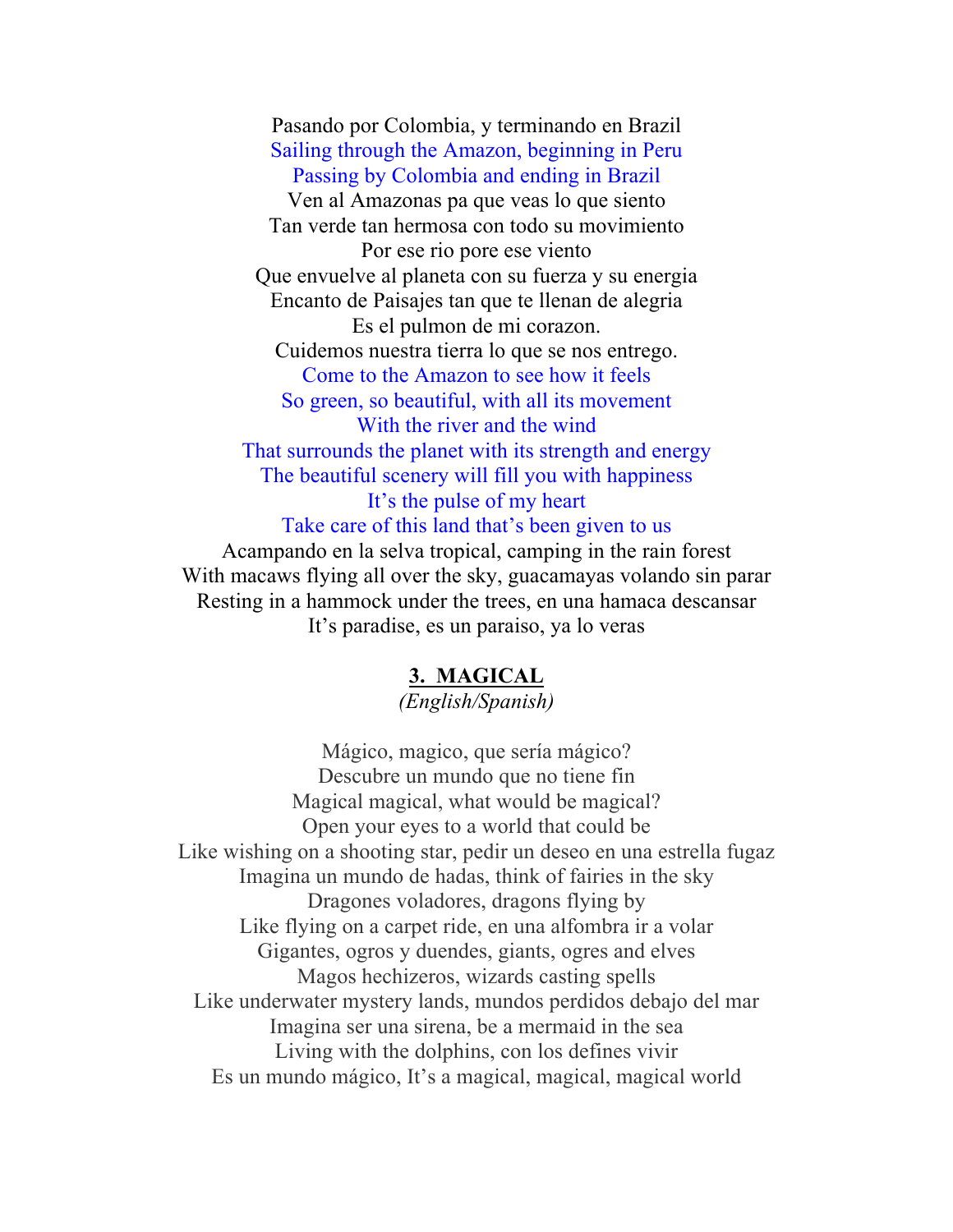## **4. SHINE**

*(English/Spanish)*

Tu puedes brillar, tu puedes brillar You can shine, you can shine There comes a time when we aren't so sure Left with a feeling that's insecure Isn't it funny how we hide what we want to share? Afraid that no one cares It's ok 'cause we're one in the same From different places and with different names With hearts that beat like a drum Let the rhythm take us to a place where you can be you, I can be me We can be anything we want to be Tu puedes ser tu, yo puedo ser yo Sin miedo a mostrarle al mundo lo que soy Tu puedes brillar, shine shine como un estrella Let your rhythm guide you, baila como quieras Just be true to your heart, escucha tu corazon Don't be afraid, come on and give it a shout Hands up high, so we can let it all out Move your body anyway, let the music take you to a place where You can shine, wherever you come from, whoever you are Tu puedes brillar en cualquier lugar

#### **5. NORAH'S WORLD** *(English)*

The sun was shining through a window early on a summer day Little Norah, oh so cozy, in her bed she wished to stay But from the other room she could hear her mother say My little sleepy Norah, time to go outside and play With a big yawn and a stretch, Norah sits up in her bed Squinting out the window, she saw something in the tree was red A dancing red bird looked at her and made a gesture with his wing He said, come out and play with me and together we can sing La, La-La, La, La, La, La-La, La La, La-La, La, La, La, La

Norah quickly eats her breakfast and heads out on her way Looking for the singing bird that asked her to come out and play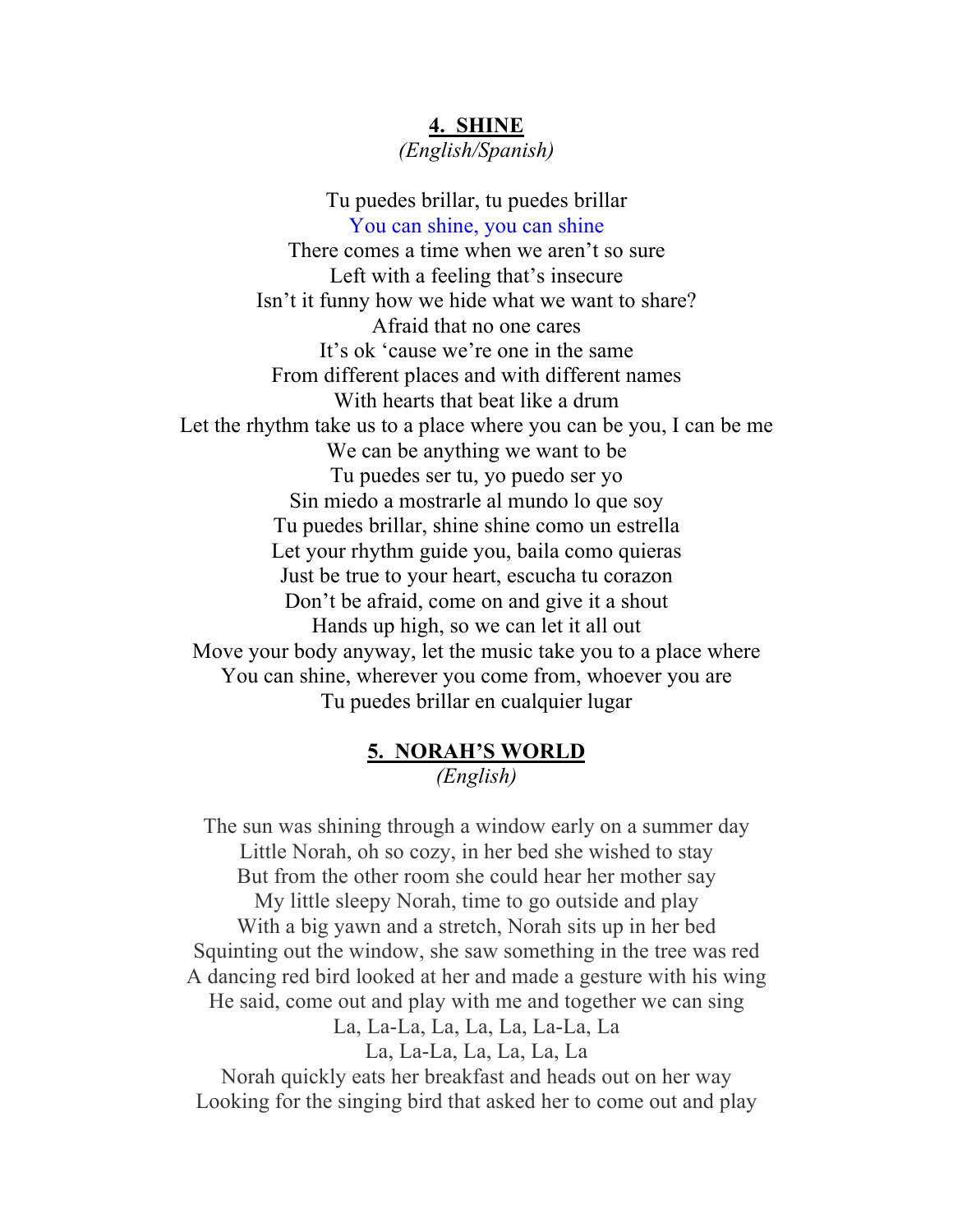But when she doesn't see him, she decides to take a walk To tell her best friend Sammy about the bird that she heard talk As she strolls on through the park little Norah stops to think Is all of this a dream or is the world completely out of sync? But just right then she looks up, and spots a tortoise and a hare They turn to Norah and announce, there's a song we'd like to share Sera que yo sigo dormida, y todo esto es un sueño mas A veces parece mentira, que aun despierta yo pueda sonar Am I still sleeping, and is all of this still a dream? Sometimes it seems unreal, that even when I'm awake, I'm still in a dream Right in front of Sammy's house little Norah stops to see A family of busy squirrels collecting nuts under a big oak tree The squirrels come running up to her, Norah giggles nervously They start to form a conga line, and together in harmony Norah's at the front door and she goes to ring the bell But Sammy quickly opens, and he has something great to tell He takes her to his fish tank and says, listen carefully I think my fish are singing a little catchy melody

#### **6. POP POP POP** *(English/Spanish)*

Bubbles, burbujas volando en el cielo Bubbles, burbujas, watch them fly Where will they land? I don't know, no one knows Para dónde van? Nadie lo sabrá Van dando vueltas, they turn around Y cuando paran, that's when they pop, pop, pop Se van arriba, vuelven a bajar They can fly way up high or down low Try to catch them, las puedes alcanzar But when you do, they may go pop, pop, pop Clap them with your hands, pop 'em with your nose Eat 'em like fish, catch 'em with your toes Poke 'em one by one, blow them all around Pop as many as you can before they hit the ground I see bubbles floating in the sky Veo burbujas las puedas alcanzar I see bubbles floating way up high Las burbujas que volando van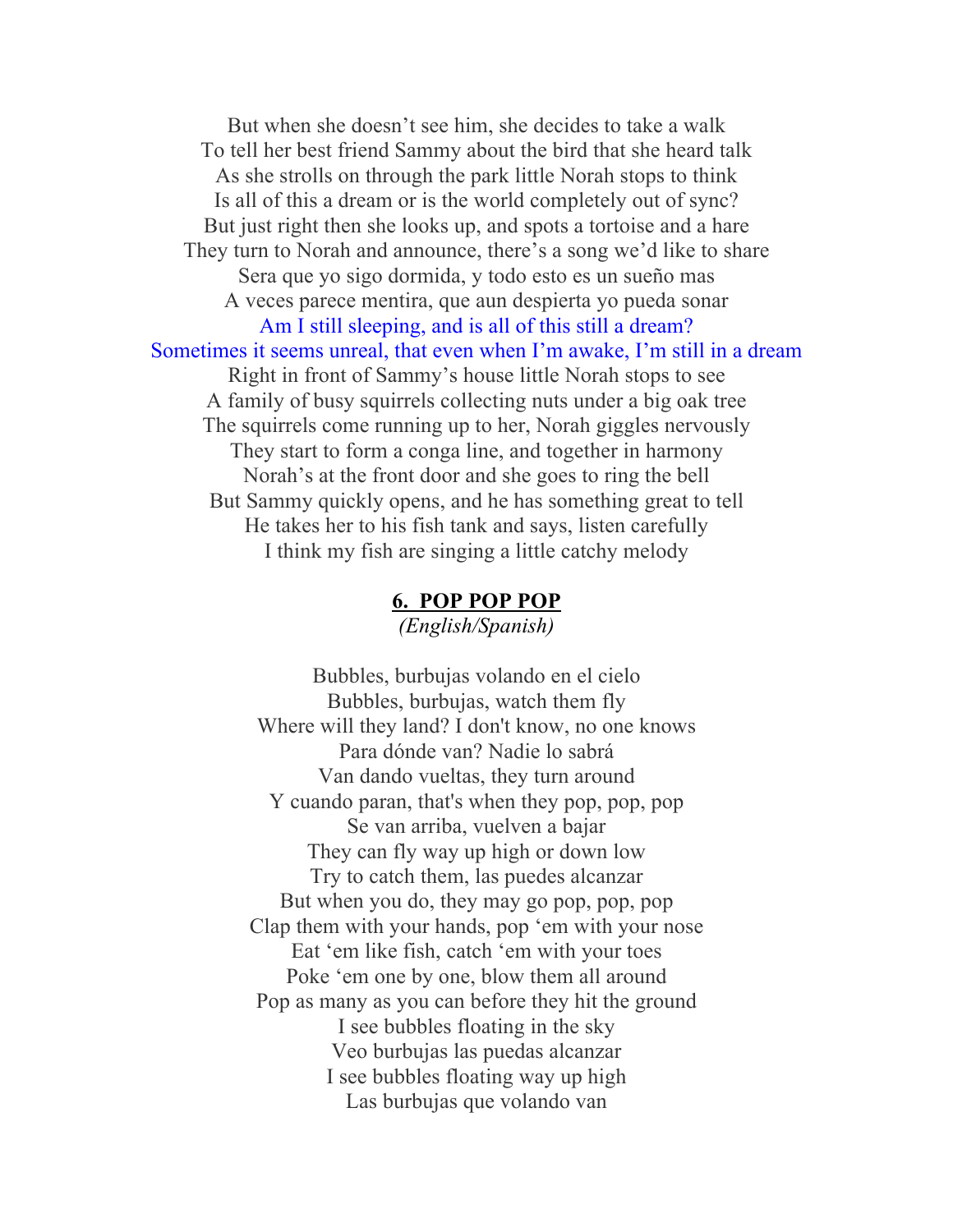Catch them, catch them if you can Las burbujas, pop them one by one See the bubbles floating in the sky Catch them before they pop, pop, pop

# **7. SHAKE THEM BONES**

*(English/Spanish)*

Shake and shake them bones now, sacude tu esqueleto Shake and shake them bones now, it's a haunted holiday ball C'mon everybody won't you snap with me, snap, snap and you will see When you make that sound and do your thing Just listen now, it'll start to swing Vamos todos a chasquear, mueve tus dedos comienza a bailar Este ritmo tiene mucho swing, baila y goza esto no tiene fin Snap and turn just like I do Shake them bones all through and through Oh we can't stop now we've just begun Keep on snappin', it's lots of fun Snap and turn just like I do, Shake them bones all through and through And just what happens when the music stops? Them bones fall down C'mon everybody won't clap around, clap, clap, let's make that sound And the more you clap it'll start to groove C'mon everybody let's start to move Vamos todos aplaudir, manten el ritmo lo puedes sentir Aplaudiendo sin parar, todos juntos vamos a cantar Clap and turn just like I do, Shake them bones all through and through Oh we can't stop now we've just begun, Keep on clappin', it's lots of fun Clap and turn just like I do Shake them bones all through and through And just what happens when the music stops? Them bones fall down C'mon on everybody won't you stomp your feet Stomp, stomp to the sound of the beat Let me hear them rumble on the floor C'mon on everybody on two and four Vamos todos a mover los pies, zapateando una y otra ves Zapatea no puedes parar, este baile no va a terminar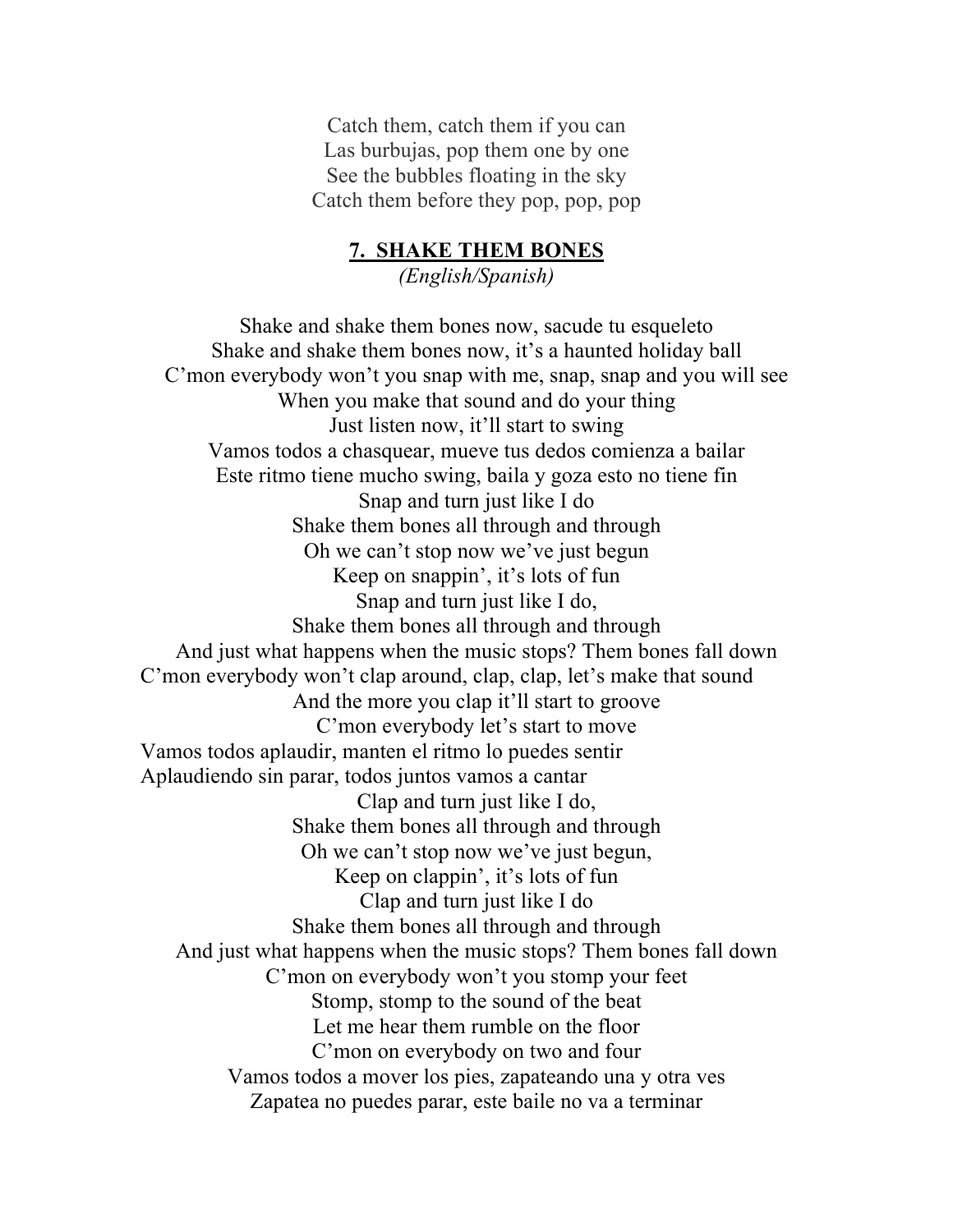Stomp and turn just like I do Shake them bones all through and through Oh we can't stop now we've just begun Keep on stompin', it's lots of fun Stomp and turn just like I do, Shake them bones all through and through And just what happens when the music stops? Them bones fall down

#### **8. TU DIA PUEDES CAMBIAR**

*(English/Spanish)*

Cuando estés triste, con miedo, sólo o enojado y piensas que todo sale mal Cuando estés triste, con miedo, sólo o enojado y piensas que todo sale mal Cada mal momento con el tiempo pasara, pero tu puedes ayudar Piensa en cosas buenas que te puedan alegrar Como un juego de fútbol, o hacer castillos en el mar Ver cometas volando en el cielo, o un abrazo de alguien especial Como un día de sol, y con amigos salir a jugar Ver burbujas flotando en el aire, o bailar hasta no poder más Ooooooh tu día puedes cambiar Ooooooh tu día puedes cambiar Si en algo bueno te pones a pensar When your feeling angry down and out or blue And you feel like there's nothing you can do Time will make things better and it's hard to wait till then But there's something you can do Think about the good things that life has given you Like a friendly game of football or building castles by the sea A hug of someone special or flying kites way higher than a tree Like a bright sunny day or good friends to go out and play Watch bubbles float up in the air or dancing your troubles away Ooooooh you can change your day Ooooooh if you think of something good today

#### **9. THERE'S NO ONE LIKE YOU** *(English/Spanish)*

I remember when I first brought you here? Told you I'd love you and always keep near So small and scared you were at your new place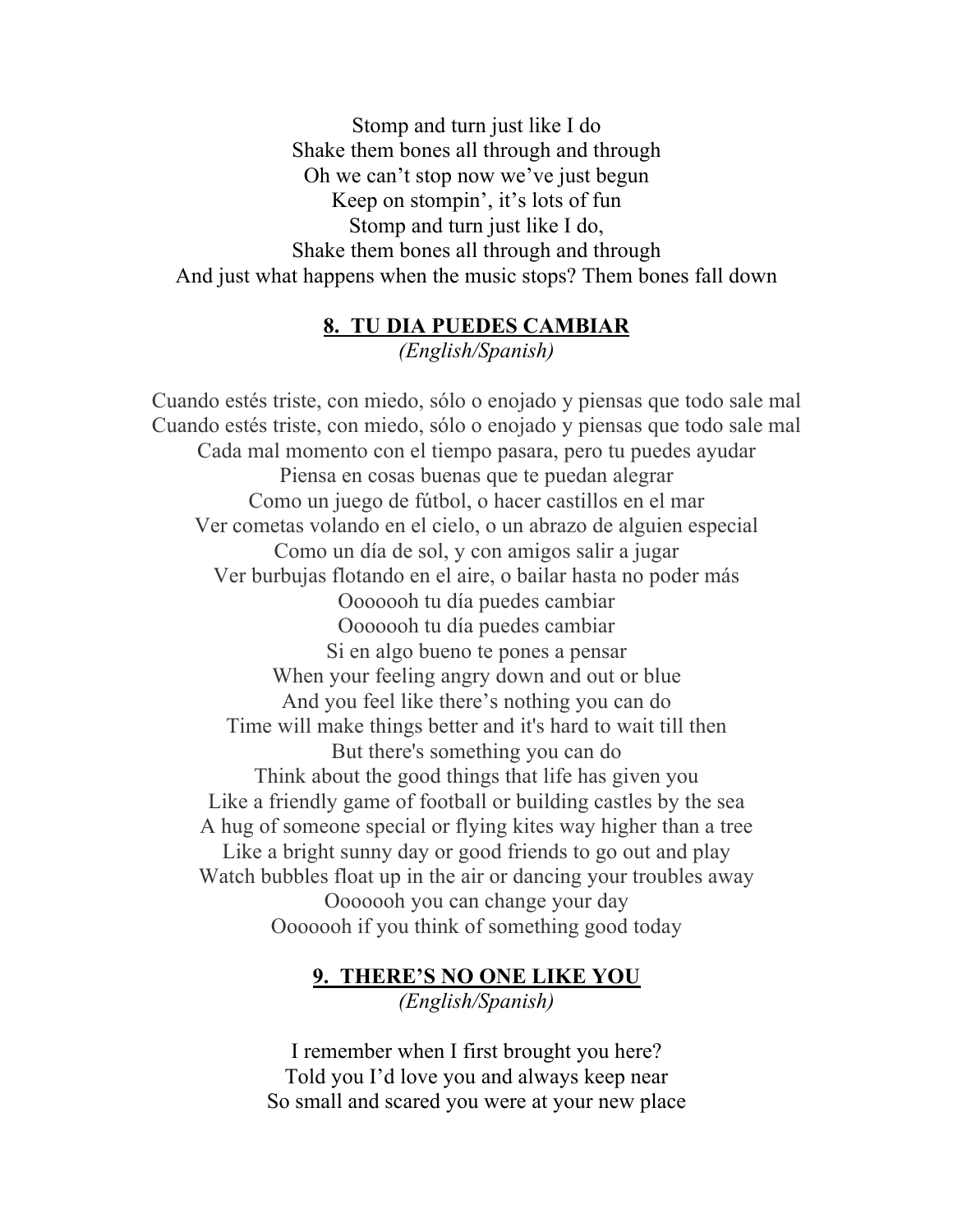I held you tight until you slobbered my face I never thought you'd be so very good to me Always greeting me so cheerfully You're always by my side when it's rain or shine It's true, there's no one else like you You are my favorite pillow to watch TV I love to play outside with you And sleep by my side, protecting me all through the night. The best friend a dog could be Yo recuerdo cuando te traje a mi casa Tan pequeño no parabas de temblar Te abraze fuerte y tu me lamiste la cara Te dije te amo y junto a ti yo voy a estar Quien lo iba a pensar, que alegria me das, Siempre feliz me vienes a saludar A mi lado estas, para bien o mal. Es verdad, como tu no hay nadie igual Eres la mejor almohada para ver television. Contigo me gusta salir a jugar A tu lado dormir y se que tu me cuidaras. Es que eres el amigo ideal Recuerdo todas nuestras aventuras? Like the time we dug for treasure at the beach Recuerdo tambien nuestras travesuras? Like climbing on your back so I could reach And when you eat my homework or chew up a shoe I might get angry but I still love you Te has comido mis juguetes y mis medias tambien Y aun asi no me puedo enojar, como tu no hay nadie igual You are my favorite place to read a book I love to go on walks with you And when no one looks, I'll share my cheerios with you No hay nadie como tu, no hay nadie como tu No, there's no one quite like you

#### **10. SUEÑO FELIZ**

*(Spanish w/translation)*

La noche llego y la luna salio Salen las estrellas y el sol se escondio